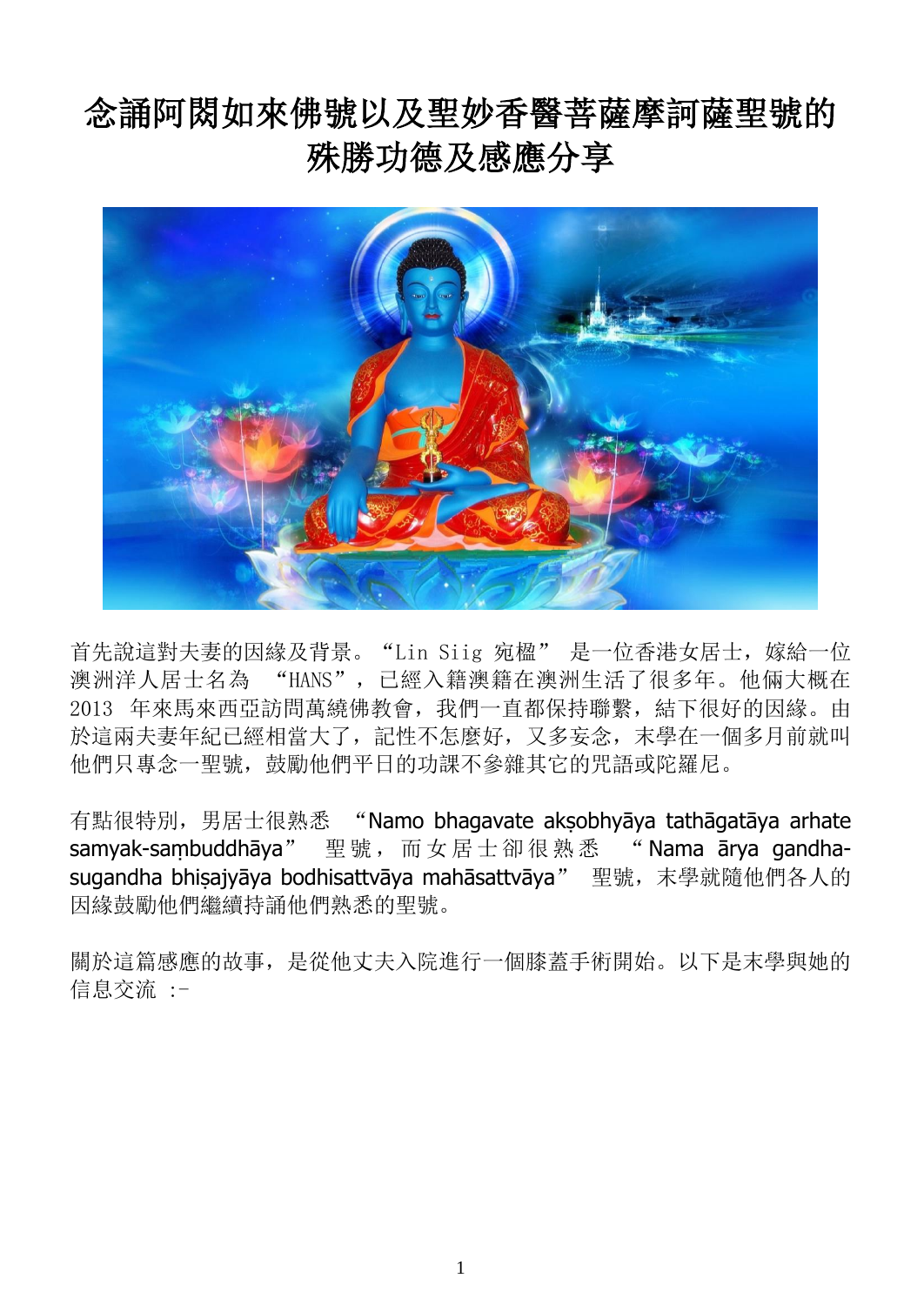WeChat (微信) & Whatsapp chat history 信息交流 in between 宛楹 Lin and Chin MW below  $:-$ 

—————2018-02-15—————

Lin Siig 宛楹 AUS 13:23 : 我告訴你,我先生在醫院作了膝蓋手術之後,己進入 了另一個境界,就是 Delirium (譫妄),西方極樂恐怕是他的渠道了 !

Chin MW 13:32 : 希望他快痊癒。

Lin Siig 宛楹 AUS 13:34 : 西方極樂不是他能進的家了,因為業障正在攻擊他 了。我只可以幫他念南嗎聖妙香醫菩薩聖號啊 !

Chin MW 13:36 : 別想太多,念甚麼都好,他能夠保持清淨心就可以了。你的助念 是很重要的,提醒他專注念聖號,加油。

Chin MW 13:38 : 攻擊他的是他的冤親債主,他能夠保持清淨心,冤親債主就奈他 不何。

Lin Siig 宛楹AUS 13:44 : 他只學會了讀不空摩尼供養真言及南無阿索比亞佛聖 號,但他就是記不起來;還未學會念誦南嗎妙香醫菩薩聖號啊 !

Chin MW 13:47 : 別複雜化, 就吩咐他繼續念 :

## Namo bhagavate akṣobhyāya tathāgatāya arhate samyak-saṃbuddhāya

在清淨心的前提下,效果是一樣的。

Chin MW 13:53 : 現在的情況, 他不必念他不熟悉的聖號, 只需念他熟悉的聖號就 可以了。

You tell him, be peace of mind is critical, this is the key to lock into the **Aksobhyāya** world, chanting the Buddha's name is just a "reminder" or "aid" to him that he has something to go about, only peace of mind is something that he can help himself, Buddha can't help to make him be peace, this is his job or duty to be in peace. (你告訴他,清靜心是至關重要的,這是鎖定 Akṣobhya 世界的關鍵所在,念誦佛

的名字是對他的"提醒"或"援助",他有一些事情要辦,只有清靜心才可以幫到 他自己,佛不能使他清靜,這是他的工作或責任)

2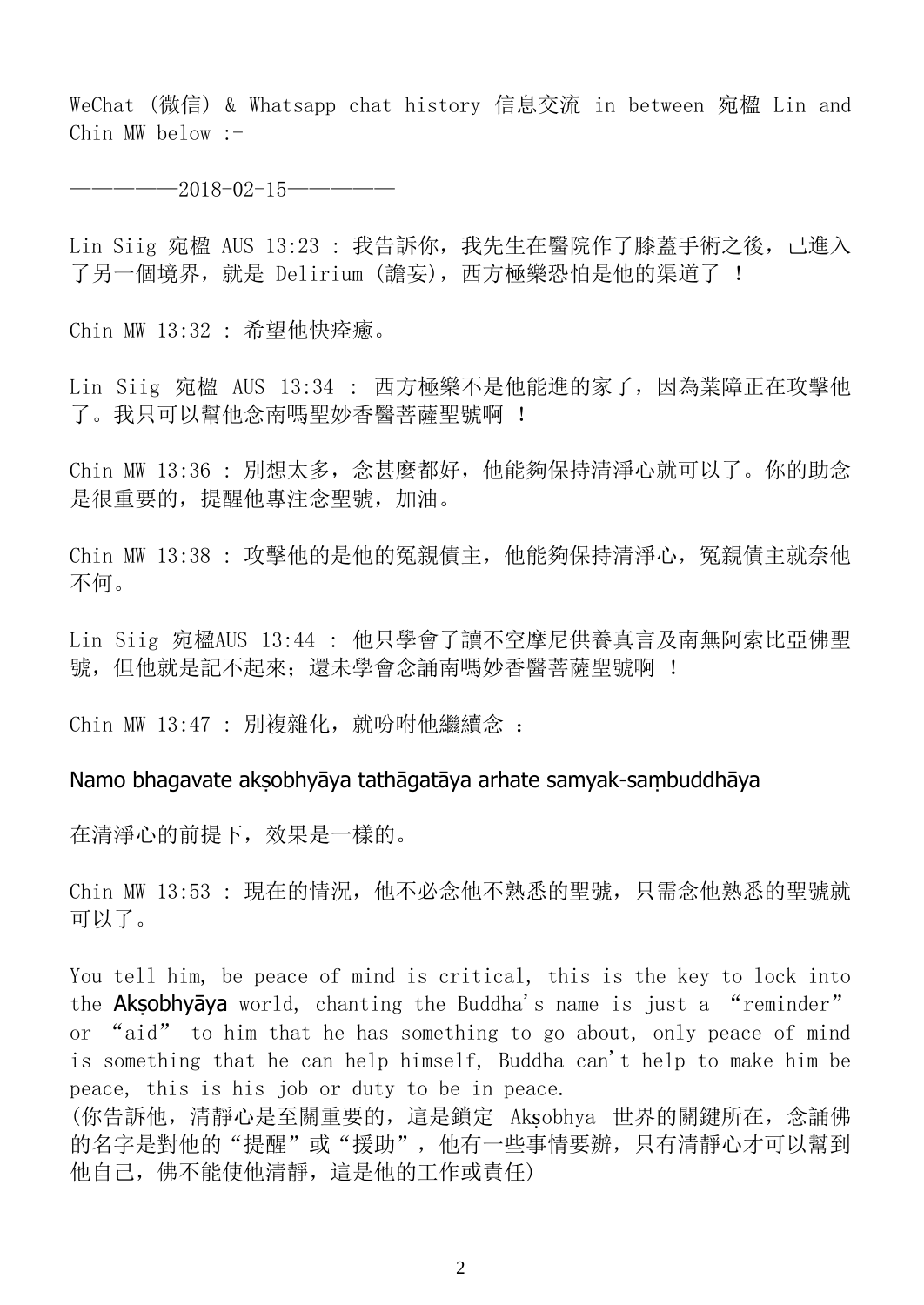Lin Siig 宛楹 AUS 13:53 : 可惜他的腦袋己不受他控制,語無輪次,醫生叫他倒 數十二個月或一個星期他也做不到哩!

Chin MW 13:56 : You just softly voice **Aksobhya's** name and remind him to be in peace at his ears, keep on doing this, he knows your reminders, although outer part is blocked by his creditors. (你只是輕聲地在他耳邊唸出 Aksobhya 的聖號, 並提醒他需平靜下來, 繼續這樣 做,他會聽到你的提醒,雖然外面被他的冤親債主阻擋住)

Chin MW 13:57 : Take turn by you and your children to remind him for 24 hours. He can hear your advice, don't worry (你和你的孩子輪流 24 小時提醒他。他能聽到你的勸導,不必擔心)

Lin Siig 宛楹 AUS 13:59 : Sorry, he has no one here except me. Daughter will only fly from Singapore to Sydney on Tuesday. (對不起,除了我之外,沒有其他親人。我女兒週二才會從新加坡飛來悉尼)

Chin MW 13:59 : Trust me, I have good experience on this, as my mum also faced such problem before she rebirth to Amitabha Sukhavati. (相信我,我有很好的經驗,因為我媽媽往生西方極樂世界之前就面臨過同樣的問 題)

Chin MW 14:01 : Never mind. Do you have CD player ? Just put my MP3 into a pen drive and play it for 24 hours, low down the volume as this is hospital (沒關係。你有 CD 播放器嗎 ? 將我的 MP3 放入筆驅動器中播放 24 個小時, 因 為你這裡是醫院,需降低音量)

Lin Siig 宛楹 AUS 14:07 : They won't allow me stay 24 hours there with him and what kind of machine I need to buy to play the pen drive in the hospital ? (他們不會允許我在那裡逗留24個小時,以及我需要購買甚麼類的播放器以筆驅動 器來在醫院播放 ?)

Chin MW 14:07 : (語音留言)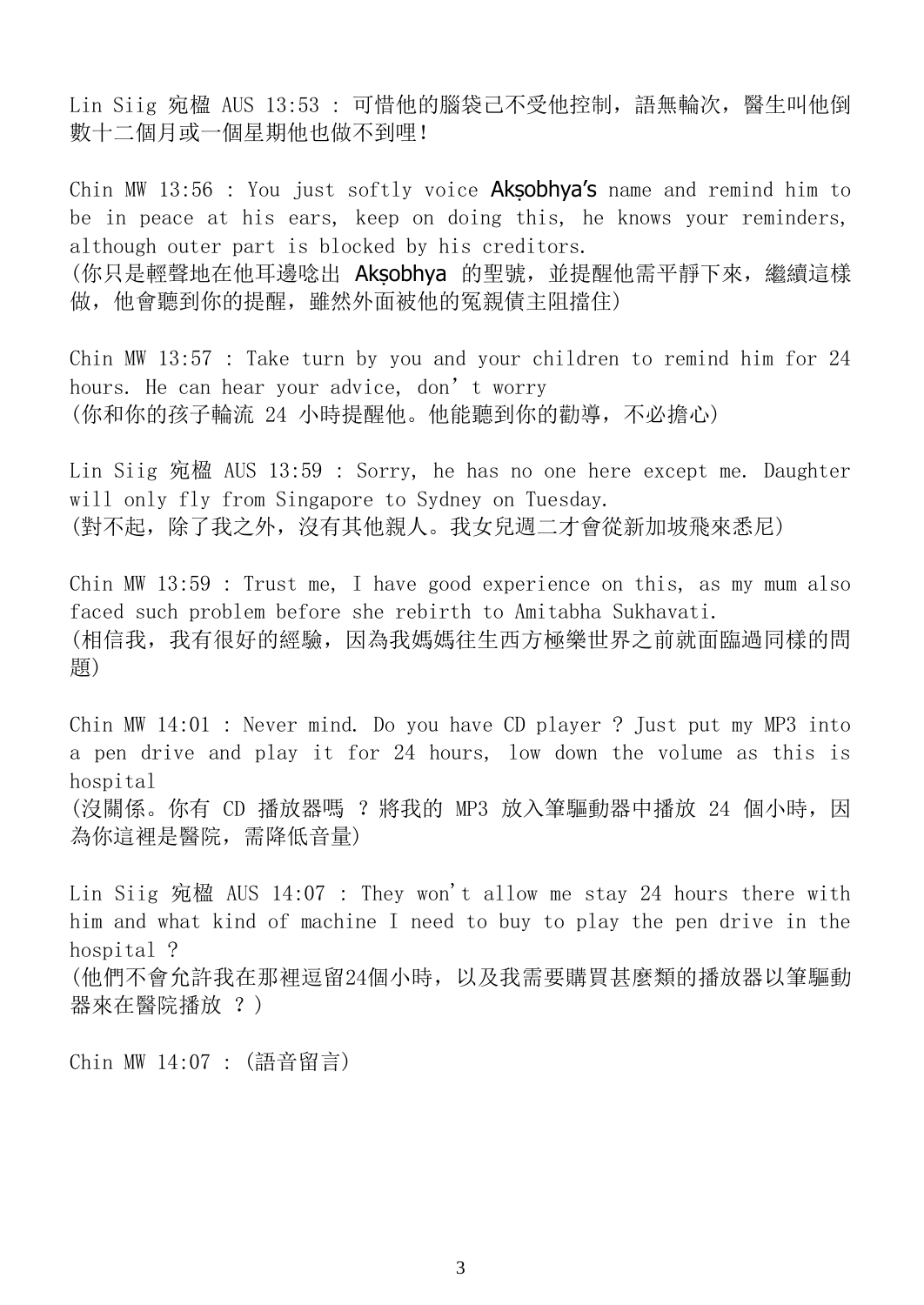Lin Siig 宛楹 AUS 14:17 : 我有 CD player, but can't put pen drive or usb. Will see about this radio tomorrow. Do you have an exact name I can ask for it ? We have an electronic shop here that I can try, Thanks Chin ! (我有 CD 播放器,但不能放筆驅動器或 USB 的。明天會查看這台收音機。你有播 放器的牌子名稱嗎 ? 我們這裡有一家電子商店, 我可以試試看, 謝謝 Chin ! )

Chin MW 14:24 : Email sent to you ... MP3 (已發送給你電郵了 ... MP3)

Chin MW 14:25 : (語音留言)

Lin Siig 宛楹 AUS 14:38 : 多謝先,明天去看看才知道,因為無人會用這種重複 又重複的機,只有念佛機才有,而念佛機多數是巳錄好了音的。

Chin MW 14:58 : (語音留言)

Lin Siig 宛楹 AUS 14:57 : 如果買到念佛機就好了。

Chin MW 15:00 : 市場上沒有 Aksobhya 的念佛機, 別想太多, 直接去買個便宜的 player 就可以了。

 $E$ 

Lin Siig 宛楹AUS 16:02 : 剛剛打電話給我先生,叫他讀我印給他的南嗎妙香醫 菩薩功課裡的南無阿索比亞佛號,想他跟著我念,但都念不到,只是 YAYA 聲 (呀 呀聲), 最後連電話都無人聽了 ! 慘絡 !

Chin MW 16:24 : 別擔心,不必緊張,心念就可以了,不必念出聲音來的。

 $-2018-02-16$ ————

Lin Siig 宛楹AUS 16:49 : 剛打電話去醫院跟我先生談話,昨晚誠心念妙喜佛土 功課,半夜醒來還在念南嗎聖妙香醫菩薩聖號,果然今天 HANS 的冤親債主好像走 了!回复他本來清醒的腦袋 !不可思議 !他說一定要去南無阿索比亞佛的領土,

今晚他竟能說 Aksobhya 這個佛名,太好了!。

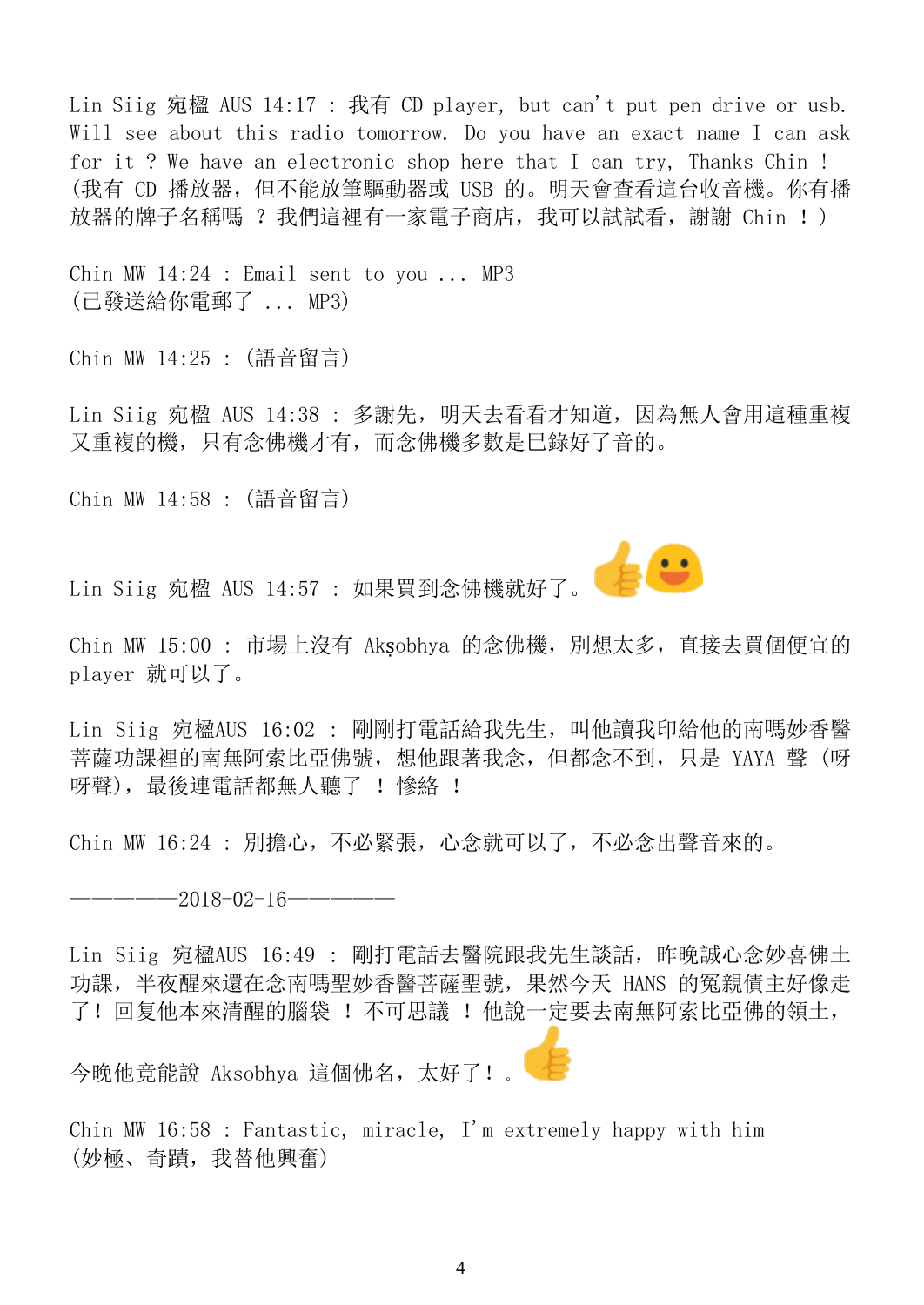## —————2018-02-17—————

Lin Siig 宛楹 AUS 06:08 : 其實也不完全是一個奇蹟,因為他已種了一個要去南 無阿索比亞佛的淨土的因,所以得佛菩薩庇護 !

—————2018-02-19—————

Lin Siig 宛楹 AUS 18:25 : 不過話說回來,自從 HANS 入醫院,我每做功課後, 求佛菩薩的事通通都得到幫助,信不信由你,就是那麼快,那麼的靈驗殊勝 !。

今天 HANS 己可出院, 到 rehabilitation 的療養院去了 !

Chin MW 18:25 : 心誠則靈

[20/02 2:30 pm] Lin Siig 宛楹 AUS : 如果你認為這是南無阿索比亞佛及南嗎聖 妙香醫菩薩的感應的話,就記下來 :-

自從 HANS 入院後, 第二晚我誠心做完功課便求佛菩薩幫助清醒 HANS 的腦袋, 第 二天他便清醒了。而且,他割膝蓋的地方因為起了三個大水泡 (Blisters),療養 院不能收他,一定要乾了才能離開醫院,那可能要等幾個星期!故又再求佛菩薩幫 助,水泡第二天便消除了。故昨天便讓 HANS 出院轉去療養院,本來救護車是下午 三點來接他, 但一直等到晚上八點還沒來, HANS 一路念誦南無阿索比亞佛號, 心 裡求不要太夜來接他,忽然他收到信息,說十一點鐘會來接他,之後他便睡著了。 等到救護車來到我叫醒他時,正是晚上十一點鐘!你說奇不奇怪?真是不可思議 !  $\blacklozenge$ 

[20/02 2:43 pm] Chin MW: "他忽然間收到信息"是指甚麼信息? What form of signal ?

[20/02 2:44 pm] Lin Siig 宛楹 AUS : 是在他的腦裡收到的。

[20/02 3:06 pm] Chin MW: (語音留言)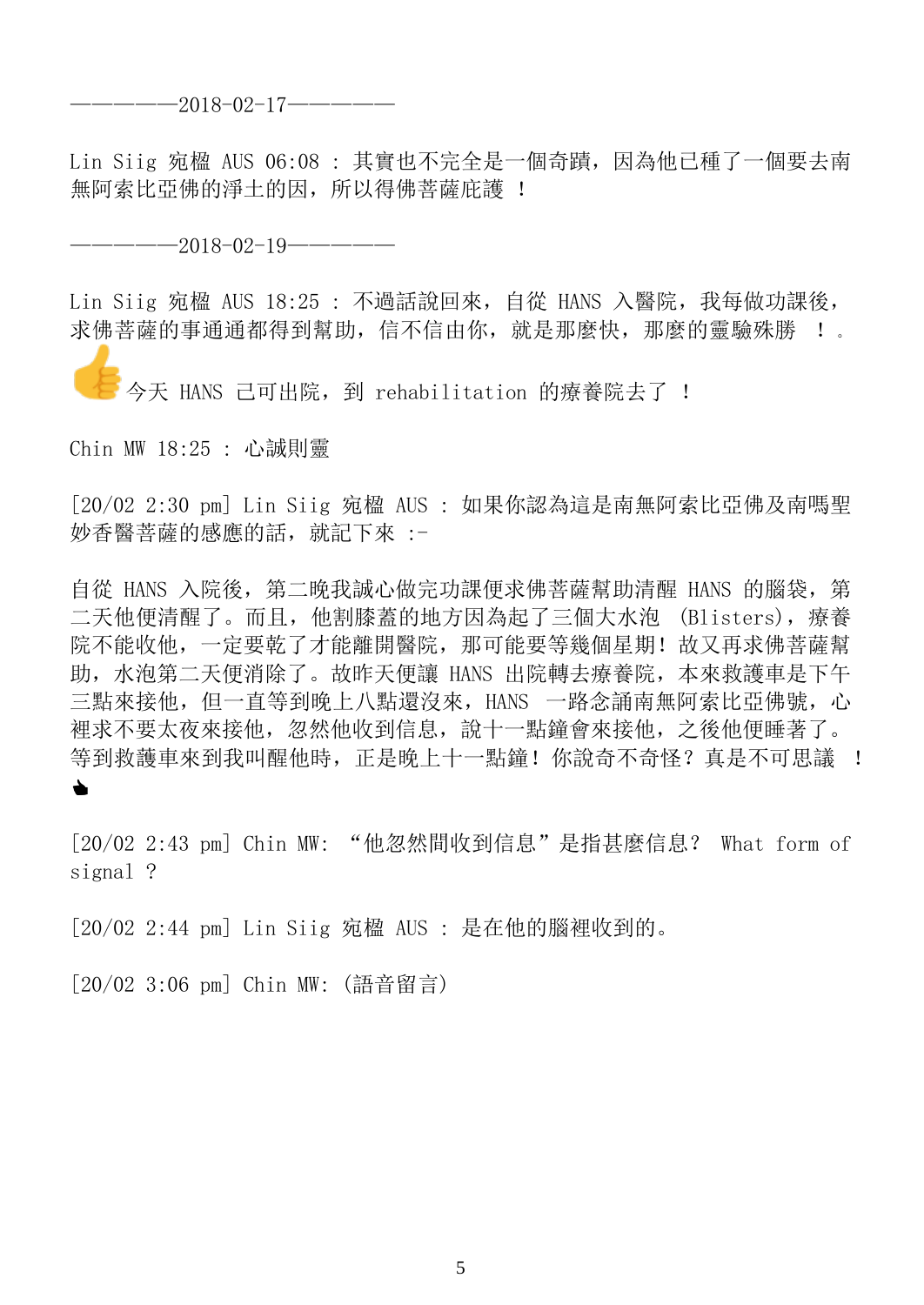[20/02 3:43 pm] Lin Siig 宛楹 AUS : 喺呀 ! 我十分感激這兩尊佛菩薩呀 ! 尤 其我們都不是修行人,又多貪嗔癡。也許因為南嗎聖妙香醫菩薩己下來娑婆世界弘 揚佛法, 見鬼佬 HANS 都幾誠心要往生去祂們的佛土,故便特別給些感應,幫助他 增加由念南無阿彌陀佛號阿索比亞佛號的信心。可能架 ! 尤其是我們已 是花甲老人,生命更加無常,故應好好利用這尊大菩薩將成為南無阿索比亞佛的接 班人的機會,讓祂也攝受我們兩個真正的未學了 ! 在澳洲這個很少佛法的地方, 能聽到這兩尊佛菩薩要弘揚佛法於西方, 真是我們有緣有福了 ! 感恩蔡生及陳師 兄兩位的耐心講解和指示了 ! 感恩之至 ! 為

[20/02 3:51 pm] Chin MW: 也不必言謝。坦白說,如果你們夫妻倆跟東方妙喜世 界沒有累劫殊勝的因緣和福報, 你們是沒有機會誦念他們的聖號的, 簡單的說, 這 因緣是你們自己累劫所造。擁有這殊勝的因緣就要好好的把握和珍惜,相信我,未 來的日子就別再三心兩意去這裡找、那裡尋覓了,就這麼簡單的一句聖號念到底 吧 !這樣堅持下去,你們必定有成就,我如果打妄語,即是毀謗諸佛菩薩,哈哈。

[20/02 3:52 pm] Chin MW: 三心兩意 = 對東方妙喜世界的信心仍然是不具足。

[20/02 3:55 pm] Chin MW: 大方廣佛華嚴經、十地品、第三十九內表明 "十地菩 薩,地地不離念佛",是指從初地至十地的菩薩聖眾,在他們未登地之前,所修的 八萬四千法門未必都是一樣的,但登地之後,皆修同一法門,就是念佛法門。佛說 大乘無量壽莊嚴清淨平等覺經之大教緣起第三雲 "去來現在,佛佛相念",這說 得很清楚,過去佛、未來佛、現在佛,即三世諸佛,皆佛佛相念,每一尊佛成佛前 都修念佛三昧,所以,專一念聖號是一門非常殊勝的修行方式。

[20/02 3:59 pm] Chin MW: 連佛菩薩都是念佛成道,我們這些半桶水的還不定下 心來專念聖號,實在是愚癡啊 !

對不起,我一直重複提醒你專注於念聖號,怕你們受到外面的法師、學佛人等的說 法, 動搖了你們的信心, 那就很可惜了 !

[21/02 10:48 am] Lin Siig 宛楹 AUS : 師兄, 想不信不是佛菩薩的神蹟都不得 ! 今天打電話去 HANS 住的療養院,他說醫生說他很快就可以回家了,只需要每星期 兩三天去療養院做物理治療(即康服運動及水上運動)就可以了 ! 嘩 ! 他昨天才 到療養院的。我告訴你,這尊南嗎聖妙香醫菩薩的醫術確是高明了 ! 你可知道, 一般人通常要住療養院三個星才能自行的。上次 HANS 作左腳手術時也住了九天才 讓他出院,這次第二天就說他很快就可以回家了 ! 你應該也會像我一樣, 心知肚 明,是南嗎聖妙香醫菩薩的幫助了!感謝佛菩薩恩惠!

6